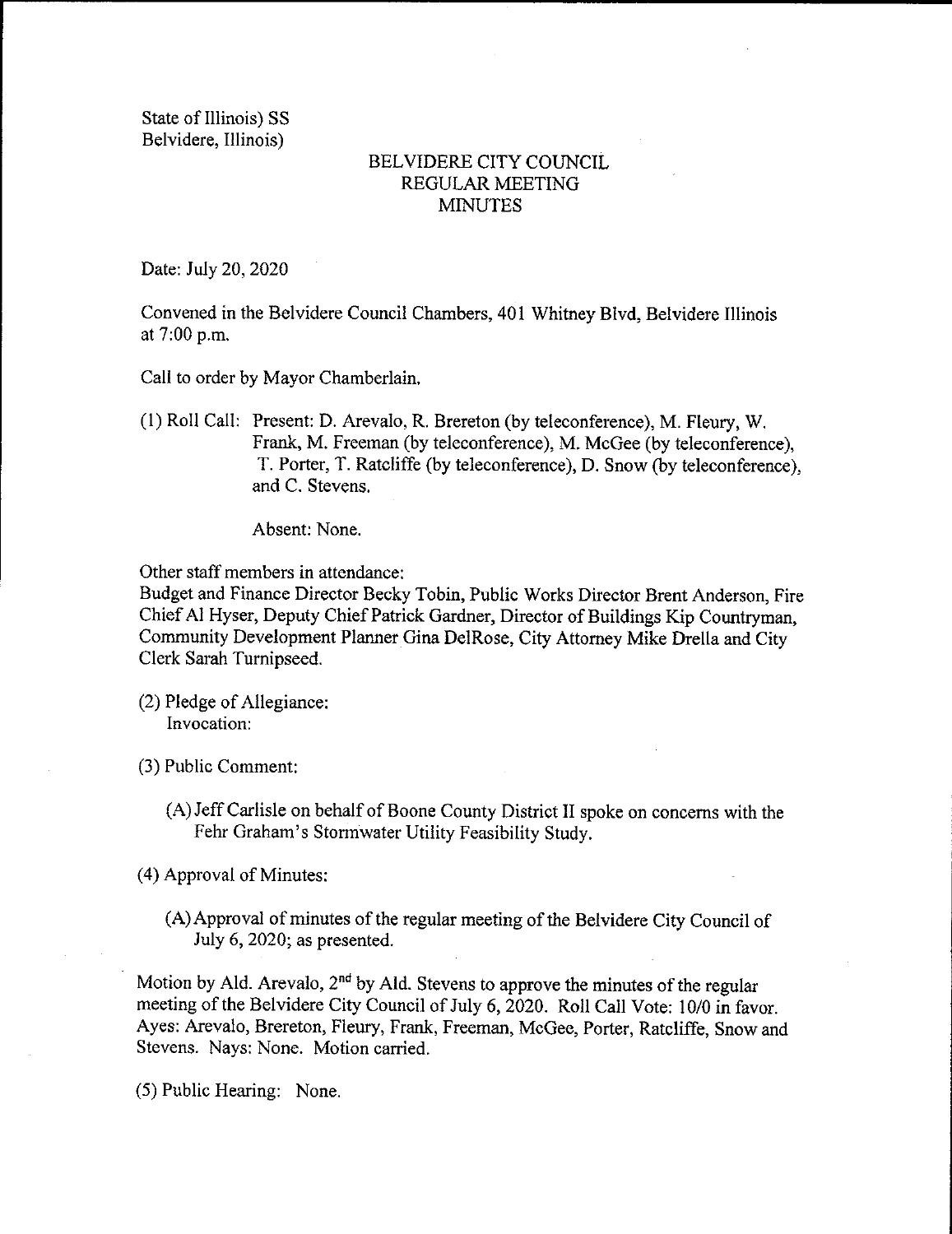6) Special Messages and Proclamations:

A) Report of Growth Dimensions by Executive Director Pam Lopez- Fettes.

7) Approval of Expenditures: General & Special Fund Expenditures: \$ 2, 418,548. 65 Water & Sewer Fund Expenditures: \$413,481.19

Motion by Ald. Porter, 2<sup>nd</sup> by Ald. Stevens to approve the General & Special Fund Expenditures in the amount of \$2,418, 548, 65. Discussion took place. Roll Call Vote: 10/0 in favor. Ayes: Brereton, Fleury, Frank, Freeman, McGee, Porter, Ratcliffe, Snow, Stevens and Arevalo. Nays: None. Motion carried.

Motion by Ald. Arevalo,  $2^{nd}$  by Ald. Fleury to approve the Water & Sewer Fund Expenditures in the amount of \$413, 481, 19. Roll Call Vote: 10/0 in favor. Ayes: Fleury, Frank, Freeman, McGee, Porter, Ratcliffe, Snow, Stevens, Arevalo and Brereton. Nays: None. Motion carried.

8) Committee Reports and Minutes of City Officers:

- A) Monthly Report of Belvidere Police Department Overtime for June 2020.
- B) Monthly Report of Belvidere Fire Department Overtime for June 2020.
- (C) Monthly Report of Community Development Department/Planning Department for June 2020.
- D) Monthly Report of Building Department Revenues, Residential Building Permits and Case Reports for June 2020.
- E) Monthly General Fund Report for June 2020.
- (F) Monthly Water/Sewer Fund Report June 2020.
- G) Monthly Treasurer Report for June 2020.
- (H) Minutes of Planning and Zoning Commission of July 14, 2020.

Let the record show these reports were placed on file.

I) Minutes of Committee of the Whole— Building, Planning and Zoning and Public Works of July 13, 2020.

Motion by Ald. Frank,  $2<sup>nd</sup>$  by Ald. Snow to approve the minutes of Committee of the Whole— Building, Planning and Zoning and Public Works of July 13, 2020. Discussion took place. By unanimous consent the Minutes of the Committee of the Whole-Building, Planning and Zoning and Public Works of July 13, 2020, will include the Roll Call Vote for Item  $4(H)$ . Roll Call Vote on Approval of the minutes of Committee of the Whole – Building, Planning and Zoning and Public Works of July 13, 2020 as amended: 10/0 in favor. Ayes: Frank, Freeman, McGee, Porter, Ratcliffe, Snow, Stevens, Arevalo, Brereton and Fleury. Nays: None. Motion carried.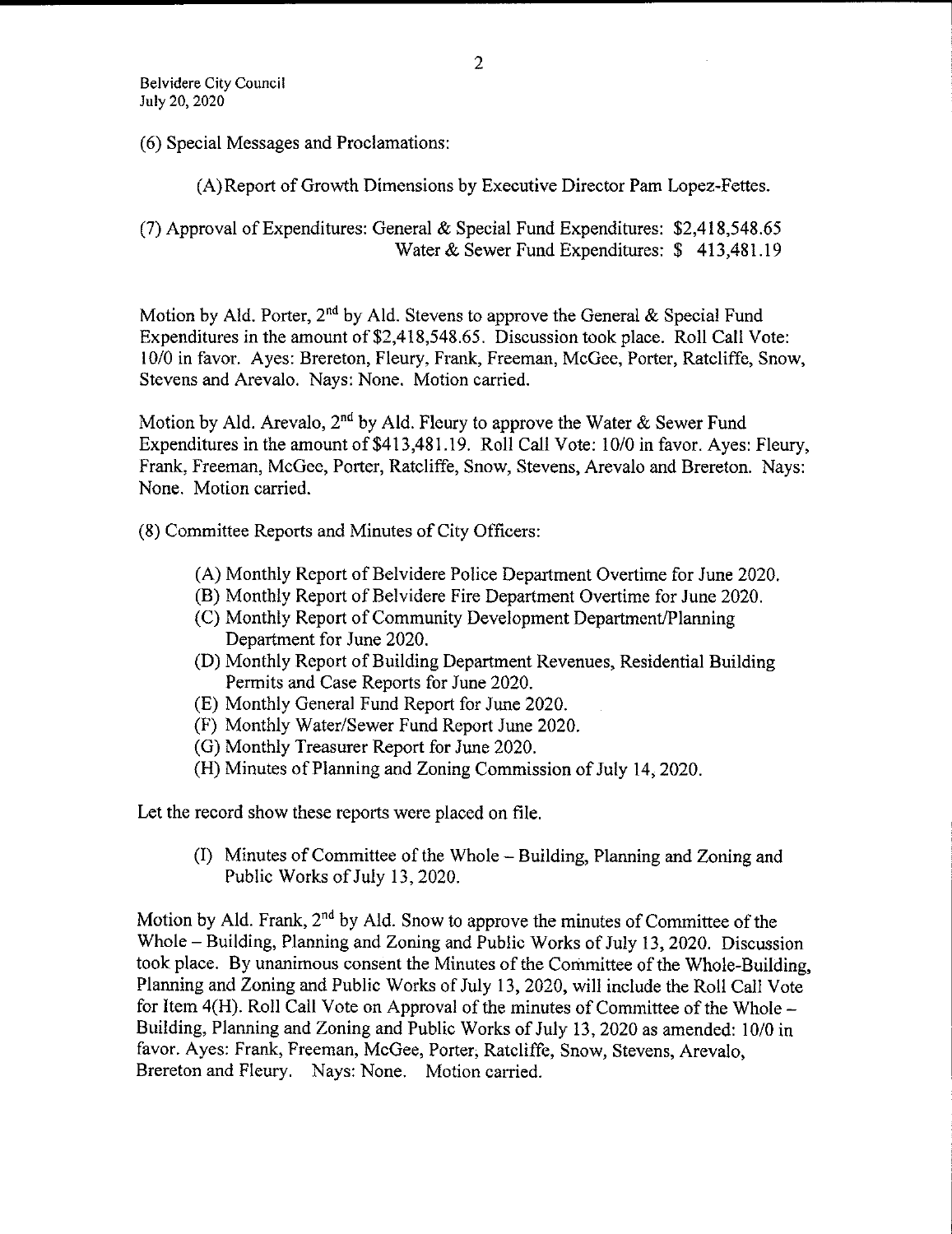- 9) Unfinished Business:
	- (A) Ord. #492H  $-2^{nd}$  Reading: An Ordinance Authorizing the Sale of a Municipal<br>Parking Lot. (Former Manley lot) Tabled June 1, 2020. Parking Lot. (Former Manley lot)

10) New Business:

- $(A)$  Ord. #499H  $-1<sup>st</sup>$  Reading: An Ordinance Authorizing The City of Belvidere, Boone County, Illinois to Borrow Funds from the Illinois Water Pollution Control Loan Program.
- $(B)$  Ord. #500H 1<sup>st</sup> Reading: An Ordinance Granting a Special Use to Allow a Two-Family Residence within the SR-6, Single Family Residential -6 District 704 E. Pleasant Street).

Let the record show Ord. #499H and Ord. #500H were placed on file for first reading.

 $(C)$  Res.#2116-2020: A Resolution Authorizing of a Loan Applicant's Authorized Representative to Sign WPCLP Loan Application Documents.

Motion by Ald. Porter, 2<sup>nd</sup> by Ald. Stevens to approve Res. #2116-2020. Discussion took place. Roll Call Vote 10/0 in favor. Ayes. Freeman, McGee, Porter, Ratcliffe, Snow, Stevens, Arevalo, Brereton, Fleury and Frank. Nays: None. Motion carried.

D) Res.# 2117- 2020: A Resolution Authorizing the Execution of an Agreement Between The City of Belvidere and General Mills Operations for Bank Stabilization Along the Kishwaukee River.

Motion by Ald. Arevalo,  $2<sup>nd</sup>$  by Ald. Porter to approve Res.  $\#2117-2020$ . Roll Call Vote 10/0 in favor. Ayes. McGee, Porter, Ratcliffe, Snow, Stevens, Arevalo, Brereton, Fleury, Frank and Freeman. Nays: None. Motion carried.

Motions forwarded from Committee of the Whole— Building, Planning and Zoning and Public Works of July 13, 2020.

- A) Motion to approve the appointment of Sonya Dobberfuhl to the Belvidere Historic Preservation Commission for a three- year term, ending in May 2023. Roll Call Vote: 10/0 in favor. Ayes: Porter, Ratcliffe, Snow, Stevens, Arevalo, Brereton, Fleury, Frank, Freeman and McGee. Nays: None. Motion carried.
- B) Motion to approve the reappointment of Lisa Kummerow to the Belvidere Historic Preservation Commission for a three- year term, ending in May 2023. Roll Call Vote: 10/0 in favor. Ayes: Ratcliffe, Snow, Stevens, Arevalo, Brereton, Fleury, Frank, Freeman, McGee and Porter. Nays: None. Motion carried.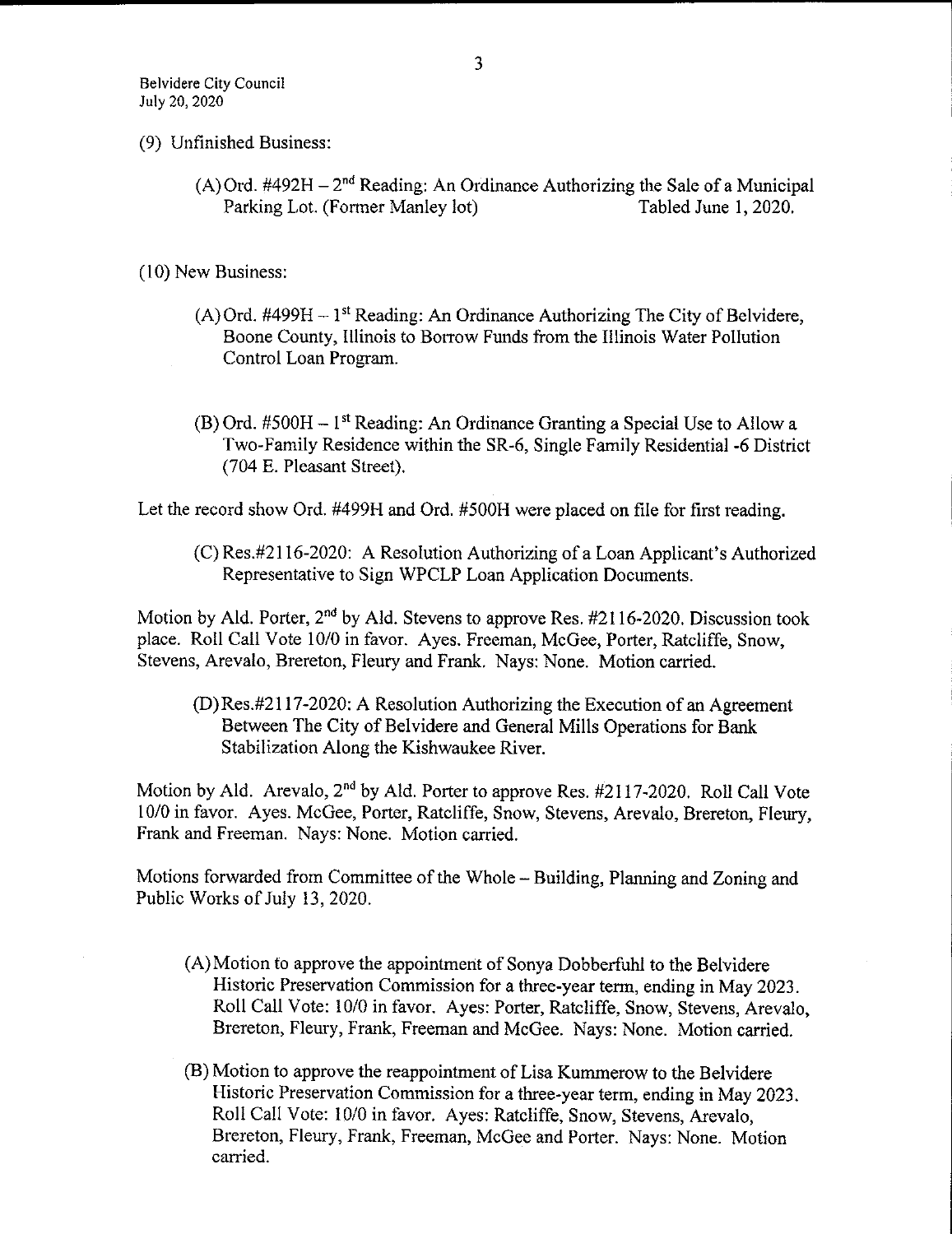C) Motion to approve the reappointment of Andy Racz and Paul Engelman to the Belvidere Planning and Zoning Commission for a five-year term, ending in May 2025. Request by Ald. Stevens to separate the Motion to approve the reappointment of Andy Racz and Paul Engelman to the Belvidere Planning and Zoning Commission for a five- year term, ending in May 2025.

Motion to approve the reappointment of Andy Racz to the Belvidere Planning and Zoning Commission for a five-year term, ending May 2025. Roll Call Vote: 6/4 in favor. Ayes: Snow, Arevalo, Brereton, Fleury, Frank and Ratcliffe. Nays: Stevens, Freeman, McGee and Porter. Motion carried.

Teleconference call was dropped. Reestablish attendance. Roll Call:

Aldermen Present:

D. Arevalo, R. Brereton (by Teleconference), M. Fleury, W. Frank, M. Freeman (by Teleconference), M. McGee (by Teleconference), T. Porter, T. Ratcliffe ( by Teleconference), D. Snow( by Teleconference), and C. Stevens.

Absent: None.

Motion to approve the reappointment of Paul Engelman to the Belvidere Planning and Zoning Commission for a five- year term, ending May 2025. Roll Call Vote: 10/0 in favor. Ayes: Stevens, Arevalo, Brereton, Fleury, Frank, Freeman, McGee, Porter, Ratcliffe and Snow. Nays: None. Motion carried.

- D) Motion to accept the Stormwater Utility Feasibility Study as presented by Fehr Graham. Discussion took place. Roll Call Vote: 10/0 in favor. Ayes: Arevalo, Brereton, Fleury, Frank, Freeman, McGee, Porter, Ratcliffe, Snow and Stevens. Nays: None. Motion carried.
- $(E)$  Motion to approve a sanitary sewer rate increase not-to-exceed \$0.16/hcf. Discussion took place. Roll Call Vote: 10/0 in favor. Ayes: Brereton, Fleury, Frank, Freeman, McGee, Porter, Ratcliffe, Snow, Stevens and Arevalo. Nays: None. Motion carried.
- F) Motion to approve the low bid from Williams Charles Construction, in the amount of \$696,338.71, for the Poplar Grove Road and Lawrenceville Road Intersection Improvement Project. The city share of the work will be paid for from Grant Funds and Capital Funds. Roll Call Vote: 10/0 in favor. Ayes: Fleury, Frank, Freeman, McGee, Porter, Ratcliffe, Snow, Stevens, Arevalo and Brereton. Nays: None. Motion carried.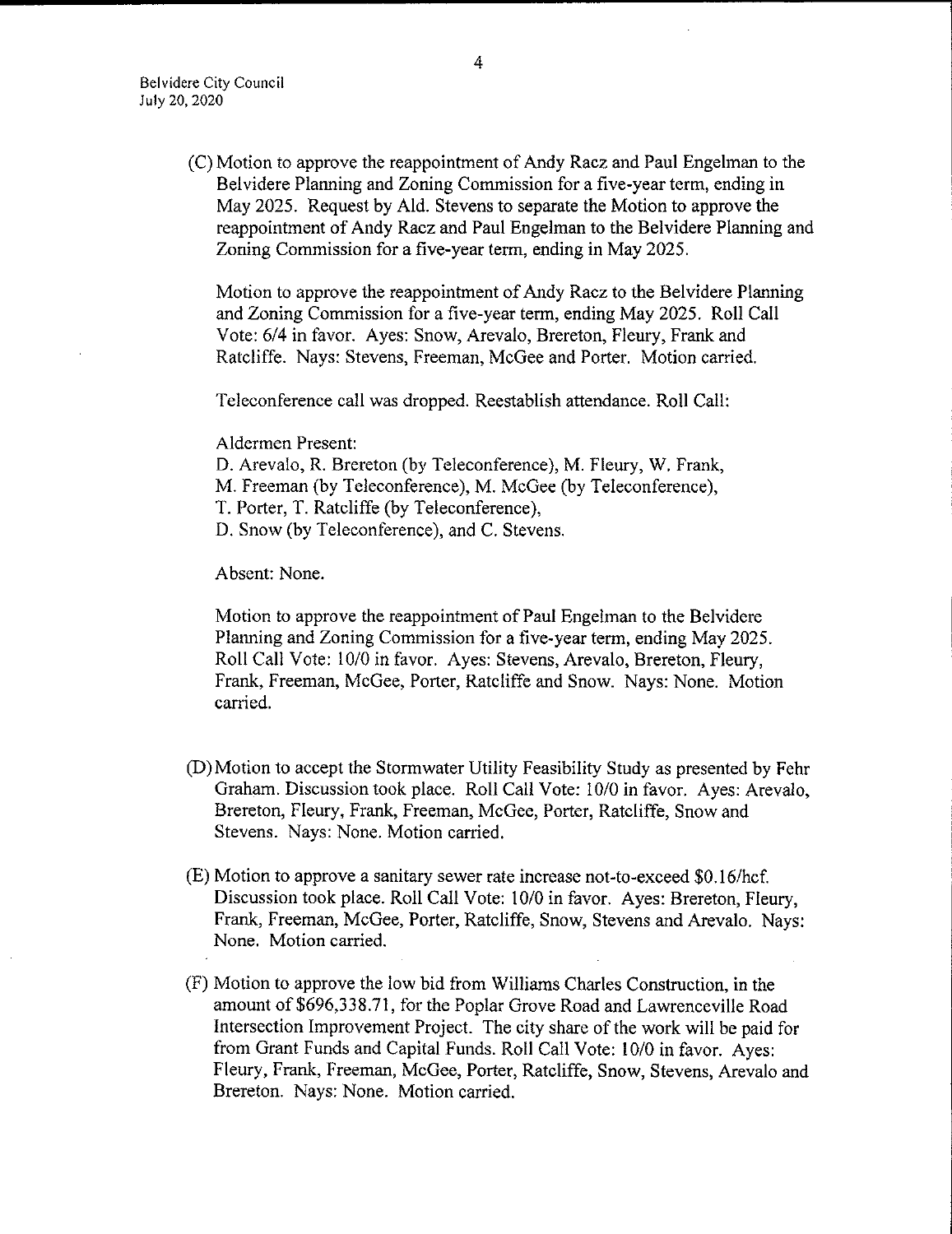$(G)$  Motion by Ald. Fleury, 2<sup>nd</sup> by Ald. Porter to waive the bidding process for replacing the pedestrian crosswalk on East Pleasant Street. Roll Call Vote: 10/0 in favor. Ayes: Frank, Freeman, McGee, Porter, Ratcliffe, Snow, Stevens, Arevalo, Brereton and Fleury. Nays: None. Motion carried.

Motion to approve the proposal from Civil Constructors, in the amount of 95, 729.00, for replacing the pedestrian crosswalk on East Pleasant Street. The City will be reimbursed for this work from General Mills in accordance with our agreement. Roll Call Vote: 10/0 in favor. Ayes: Freeman, McGee, Porter, Ratcliffe, Snow, Stevens, Arevalo, Brereton, Fleury and Frank. Nays: None. Motion carried.

- H) Motion to approve proposal from Civil Constructors, in the amount of \$16,500.00, for the placement of 85 lineal feet of rip-rap. The City will be reimbursed for this work from General Mills in accordance to our agreement. Roll Call Vote: 10/0 in favor. Ayes: McGee, Porter, Ratcliffe, Snow, Stevens, Arevalo, Brereton, Fleury, Frank and Freeman. Nays: None. Motion carried.
- 1) Motion to approve 2 additional One- Way Signs and <sup>1</sup> additional Do Not Enter Sign on Gray Street. Roll Call Vote: 10/0 in favor. Ayes: Porter, Ratcliffe, Snow, Stevens, Arevalo, Brereton, Fleury, Frank, Freeman and McGee. Nays: None. Motion carried.
- (J) Motion to approve the purchase of a used 2015 Ford F250 pickup truck from Kunes Country Ford Lincoln at the cost of \$21,750.00. This vehicle will be paid for from the Sewer Depreciation Fund. Roll Call Vote: 10/0 in favor. Ayes: Ratcliffe, Snow, Stevens, Arevalo, Brereton, Fleury, Frank, Freeman, McGee and Porter. Nays: None. Motion carried.
- K)Motion to approve the purchase of an aluminum Tommy Lift Gate from Monroe Truck Equipment in the amount of \$4,101.00. This equipment will be paid for from the Sewer Depreciation Fund. Roll Call Vote: 10/0 in favor. Ayes: Snow, Stevens, Arevalo, Brereton, Fleury, Frank, Freeman, McGee, Porter and Ratcliffe. Nays: None. Motion carried.

11) Adjournment:

Motion by Ald. Porter,  $2^{nd}$  by Ald. Frank to adjourn meeting at 8:16p.m. Aye voice vote carried. Motion carried.